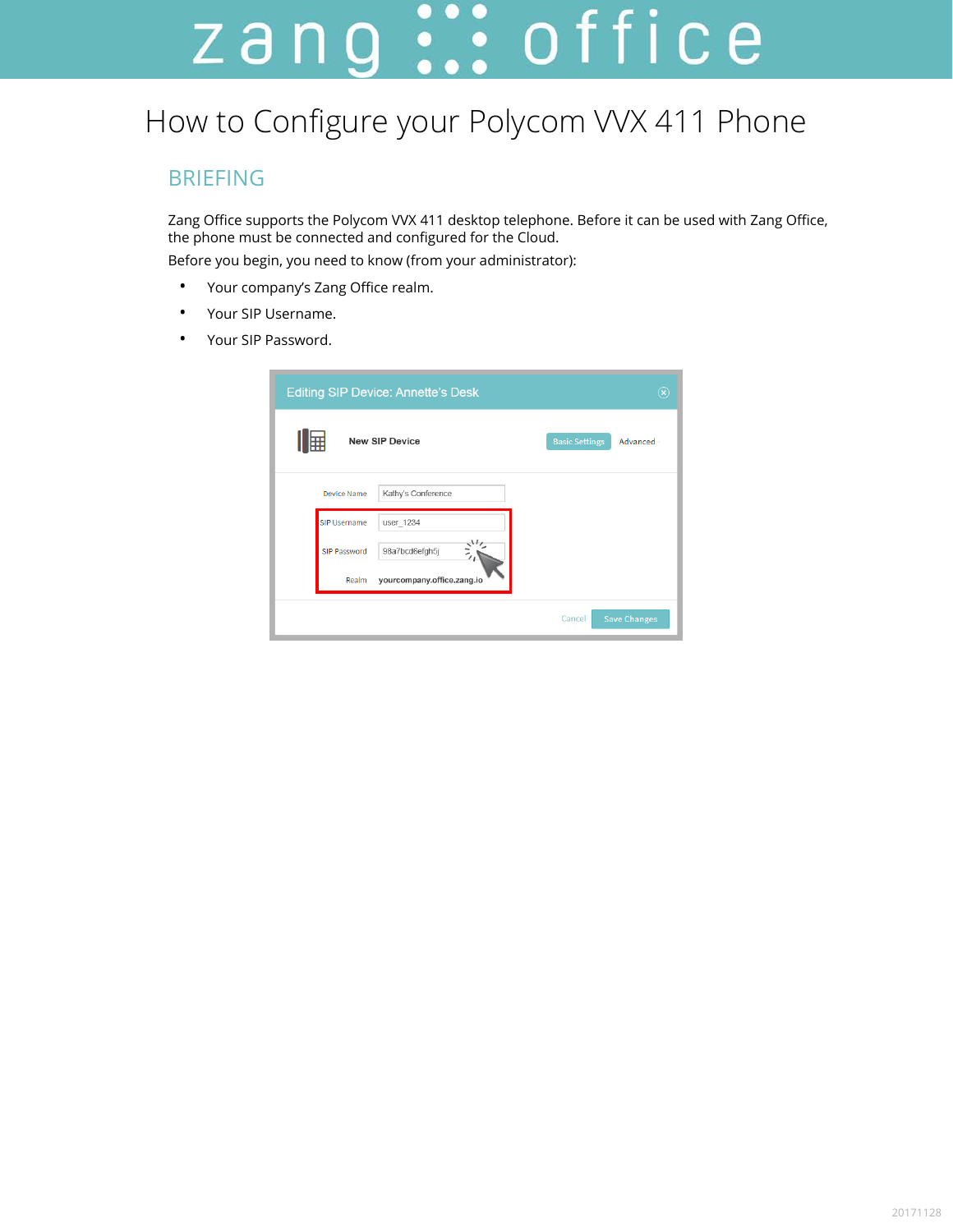# **CONNECTIONS**

Assemble the telephone and connect it to your network using an Ethernet cable.

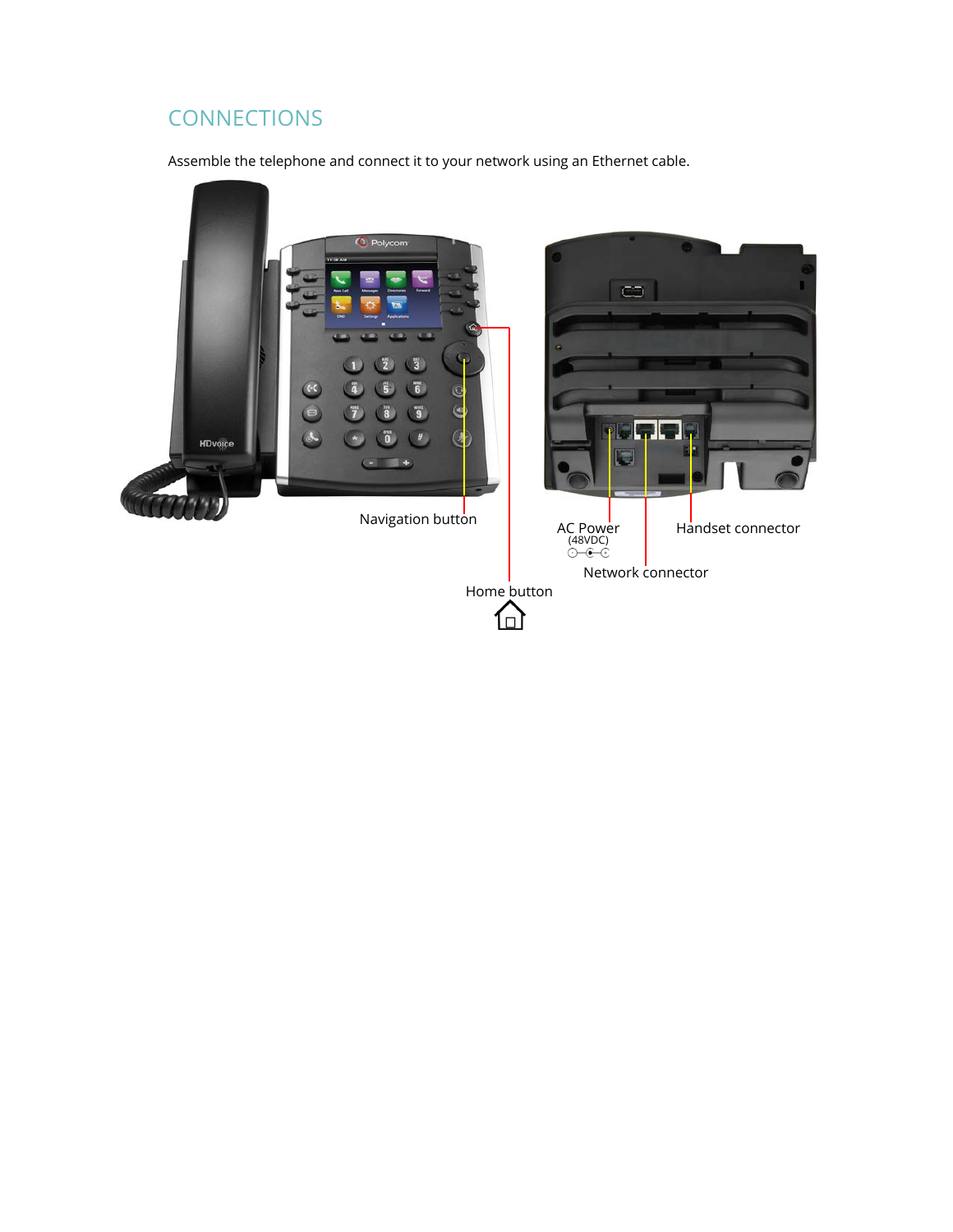#### **CONFIGURATION**

The telephone must be configured to find and login to the Zang Office Cloud server.

**1.** On the phone, record the IP Address. Push the **Home** button. Using the **Navigation** button

, select **Settings > Status > Network > TCP/IP Parameters**. Record the value for **IP**.



**2.** On your computer, open a web browser and enter **https://** followed by the IP Address of the telephone in the address line (e.g. **https://192.168.0.1**). This will launch the Polycom Web Configuration Utility for this phone. Choose **Admin** and enter the password (by default this is **456**).

|                                                     | Polycom - Configuration X                                 | $\Box$<br>×   |  |
|-----------------------------------------------------|-----------------------------------------------------------|---------------|--|
|                                                     | $\leftarrow$ $\rightarrow$ C $\Omega$ https://192.168.0.1 | $\vdots$<br>☆ |  |
| Polycom   Polycom Web Configuration Utility         |                                                           |               |  |
| <b>Welcome to Polycom Web Configuration Utility</b> |                                                           |               |  |
|                                                     | <b>Enter Login Information</b>                            |               |  |
|                                                     | Admin Ulser<br>Login As<br>Password<br>less.              |               |  |
|                                                     | <b>Submit</b><br><b>Reset</b>                             |               |  |
|                                                     |                                                           |               |  |

**Important**: Be sure to include the **https** prefix or the telephone will be unreachable by the browser.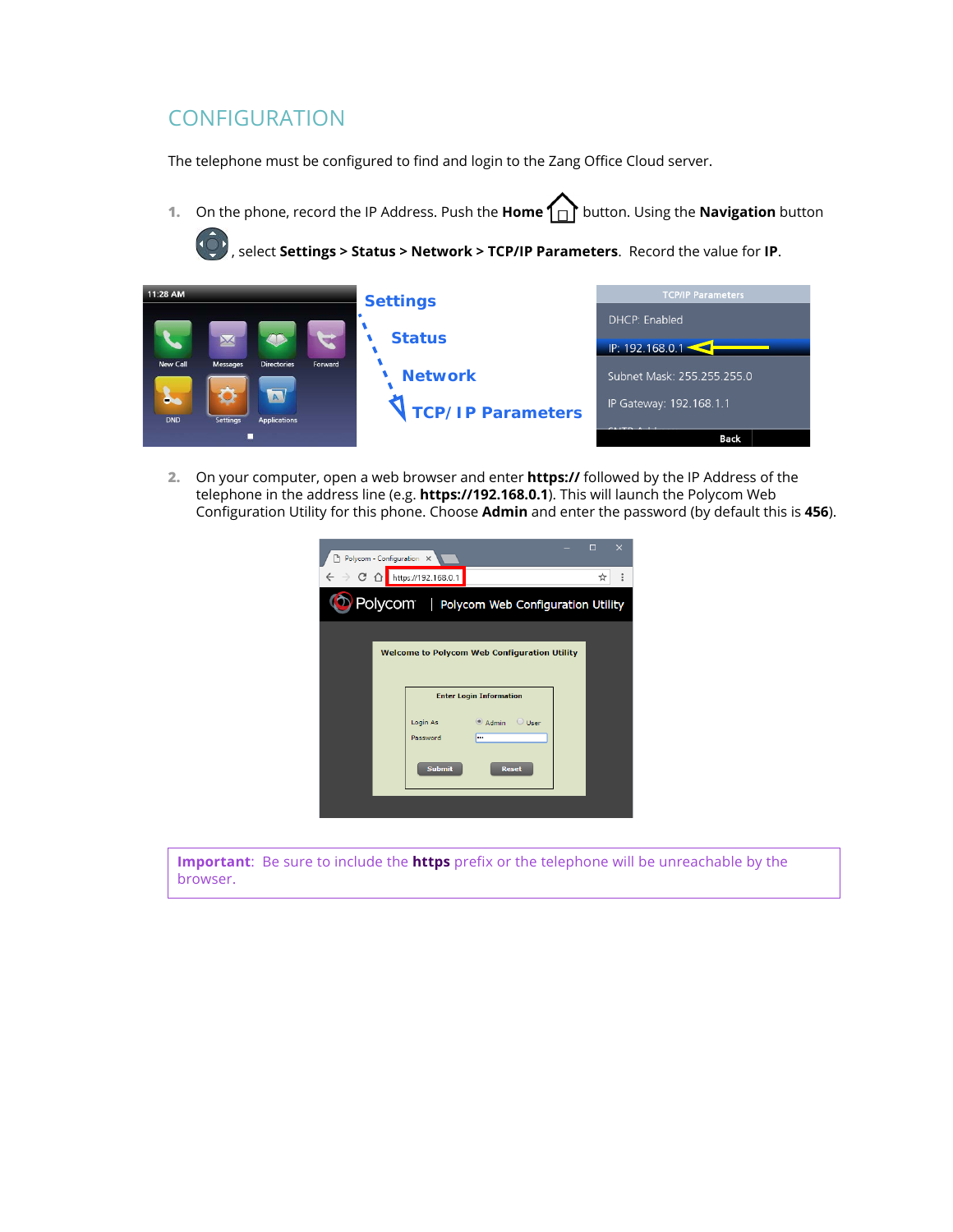**3.** On the **Simple Setup** tab, open:

**Language**: Select the language for the telephone's display.

- **Time Synchronization**: Select the **Alternate SNTP Server** closest to your location. This will automatically keep the time on your telephone accurate. Choose your **Time Zone**.
- **SIP Server**: Enter the Zang Office realm for your company in **Address**. Set the port to **7000**.
- **SIP Outbound Proxy**: Type **office.zang.io** for the Address. Set the port to **7000**.
- **SIP Line Identification**: Provide a name that will appear in the telephone display.

For **Address**, enter your Zang Office SIP Username (user\_1234).

Put the Zang Office SIP Username in the space for **Authentication User ID** (user\_1234). Enter your Zang Office SIP Password as **Authentication Password**.

| Language English (Internal) v<br>Polycom   VVX 411 |                                                                                                                                                                                                                        |                               |  |  |  |
|----------------------------------------------------|------------------------------------------------------------------------------------------------------------------------------------------------------------------------------------------------------------------------|-------------------------------|--|--|--|
| Simple Setup<br>Home                               | <b>Utilities</b><br><b>Preferences</b><br><b>Settings</b><br><b>Diagnostics</b>                                                                                                                                        | Logged in as: Admin   Log Out |  |  |  |
| You are here: Simple Setup                         |                                                                                                                                                                                                                        |                               |  |  |  |
|                                                    | <b>Simple Setup</b><br>$\blacksquare$<br>Language<br>Phone Language<br>English (Internal) v<br>Web Utility Language<br>Add<br>Ξ<br><b>Time Synchronization</b><br>Alternate SNTP Server   north-america.pool.ntp.org ▼ |                               |  |  |  |
| <b>VIEWS</b>                                       | Time Zone<br>(GMT-5:00) Eastern Time (US & Canada)                                                                                                                                                                     | ۷.                            |  |  |  |
| Home<br><b>Simple Setup</b>                        | $\blacksquare$<br><b>SIP Server</b>                                                                                                                                                                                    |                               |  |  |  |
|                                                    | Address yourcompany.office.zang.io<br>7000<br>Port<br>$\blacksquare$<br><b>SIP Outbound Proxy</b><br>Address office.zang.io                                                                                            |                               |  |  |  |
|                                                    | Port<br>7000                                                                                                                                                                                                           |                               |  |  |  |
|                                                    | П<br><b>SIP Line Identification</b>                                                                                                                                                                                    |                               |  |  |  |
|                                                    | <b>Display Name</b><br><b>Annette's Phone</b>                                                                                                                                                                          |                               |  |  |  |
|                                                    | <b>Address</b><br>user_1234<br>Authentication User ID<br>user_1234                                                                                                                                                     |                               |  |  |  |
|                                                    | <b>Authentication Password</b><br>                                                                                                                                                                                     |                               |  |  |  |
|                                                    | <b>Label</b>                                                                                                                                                                                                           |                               |  |  |  |
| $\pm$<br><b>Base Profile</b>                       |                                                                                                                                                                                                                        |                               |  |  |  |
|                                                    | Note:<br>* Fields require a phone reboot/restart.                                                                                                                                                                      |                               |  |  |  |
|                                                    | <b>Reset to Default</b><br><b>View Modifications</b><br><b>Cancel</b>                                                                                                                                                  | <b>Save</b>                   |  |  |  |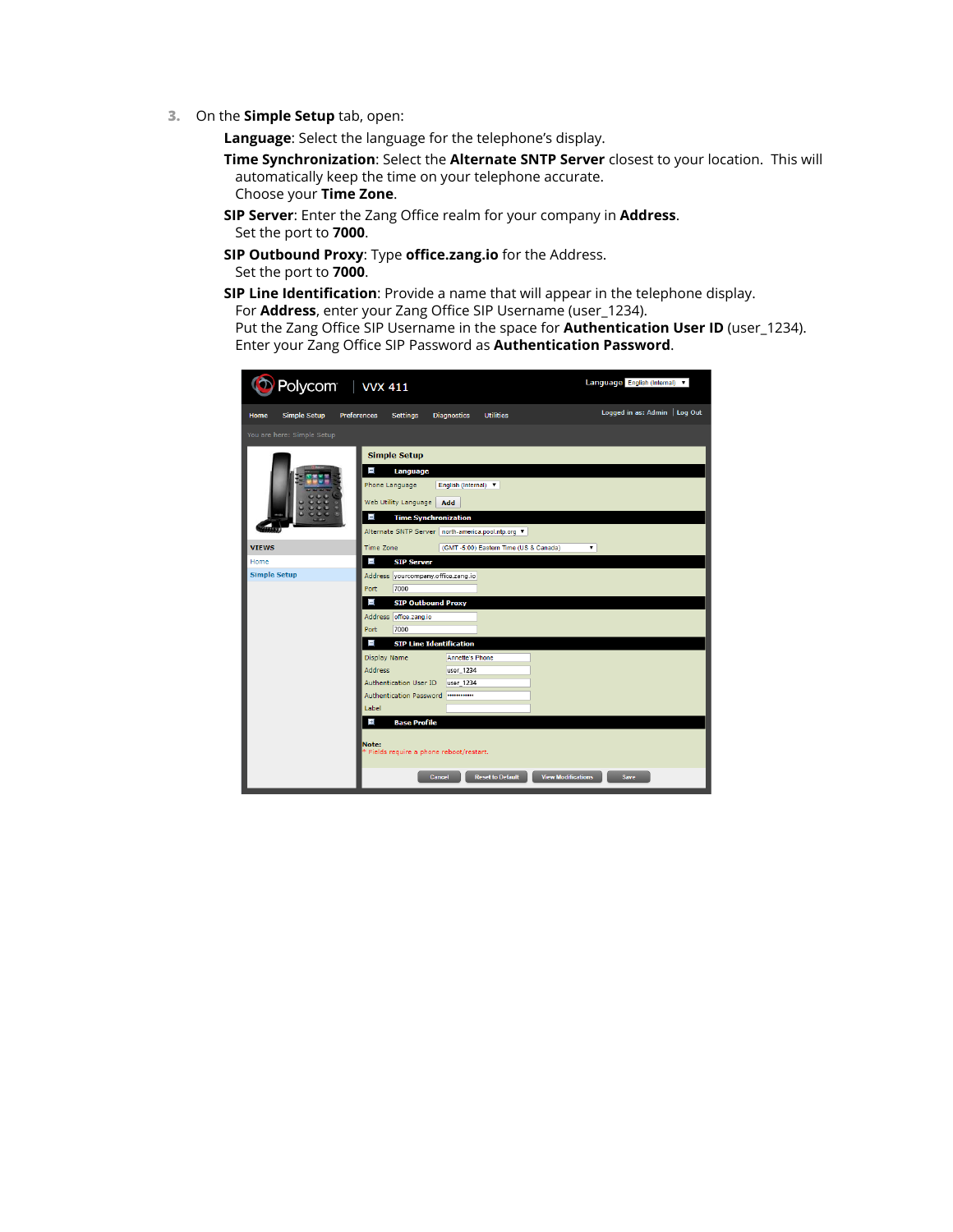**4.** Go to the **Settings** tab choose **Lines**. Select Line 1 (or whichever one you will use) and open **Message Center**.



**Callback Mode**: Select **Registration** from the dropdown list. **Callback Contact**: Set this value to **\*98**.

**5.** Click **Save**, then confirm to restart the telephone with the updated settings.

| 11:28 AM               |         | Tuesday, September 26 |  |
|------------------------|---------|-----------------------|--|
| <b>Annette's Phone</b> |         |                       |  |
|                        |         |                       |  |
|                        |         |                       |  |
| <b>New Call</b>        | Forward | <b>DND</b>            |  |

Please refer to the Polycom manual for additional features and details.